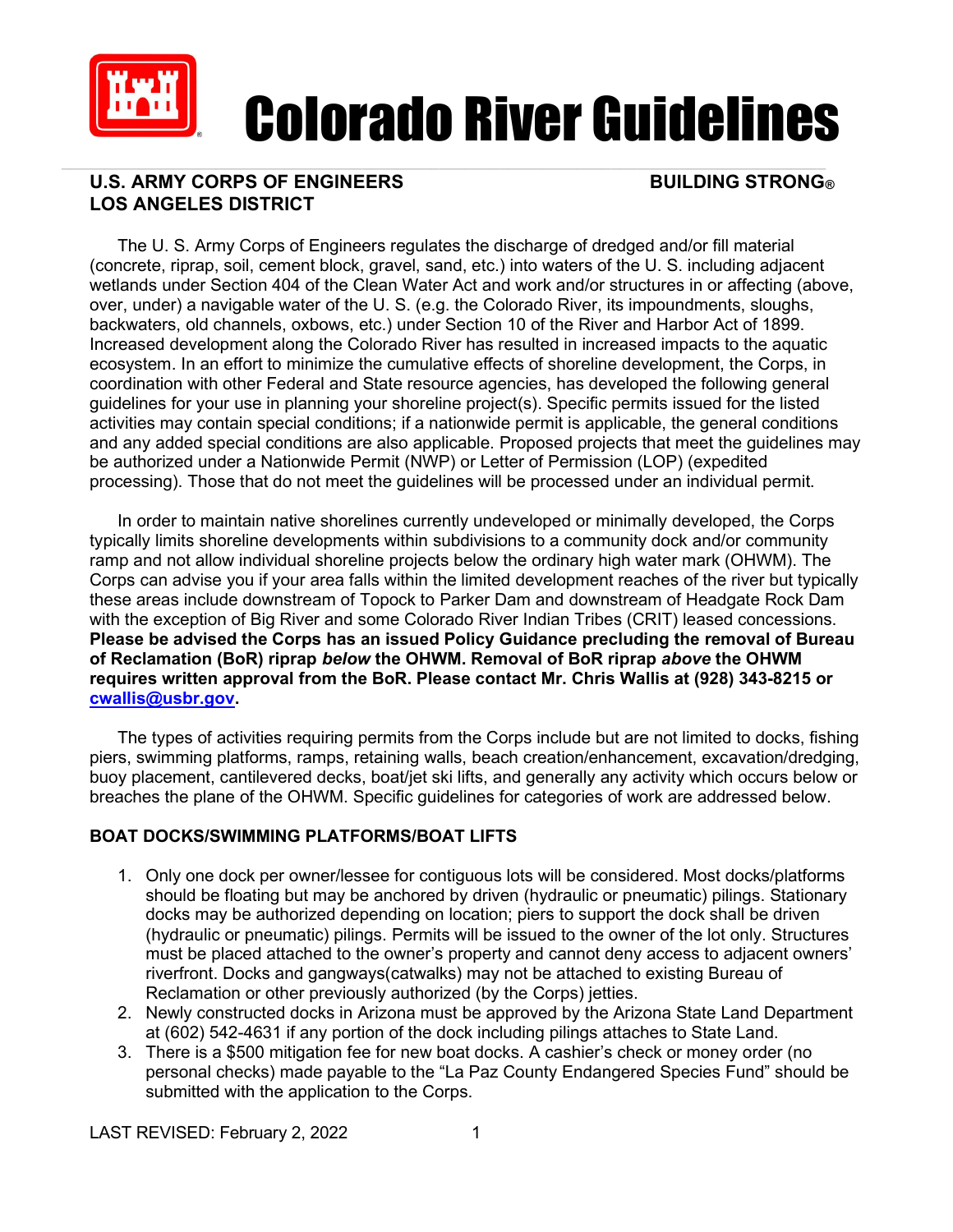- 4. No exposed styrofoam on docks/platforms will be authorized.
- 5. Docks may not extend out into the river further than 25' from the OHWM or a retaining wall, whichever is less. Swimming platforms must be within 10' of the shoreline. Both structures must have a 5' setback from the upstream and downstream property lines.
- 6. Cantilevered decks/docks may not exceed 50' in length or the length of the property whichever is less and 5' in width.
- 7. Docks/platforms which have not previously been permitted but need to be replaced must first be authorized. Previously permitted docks may be replaced in kind (same configuration, size, locations, etc.) but require written notification to the Corps prior to replacement. Modifications to size and configuration may be considered on a case-by-case basis and may require new or additional mitigation.
- 8. Slips, unless part of a community dock or authorized marina, are not eligible to be authorized under a NWP/LOP. Only single arm docks (approximately 20'l parallel to the river and 8-10'w) with a gangway/catwalk are permissible. On currently existing, previously authorized slips with authorized boat lifts or covers, boat lifts must be fully contained within the slip and may not extend out past any portion of it. This also applies to any covers over docks or slips.
- 9. Boat docks and boat ramps at the same property shall no longer be authorized by a NWP/LOP unless there is an extenuating circumstance (i.e. no community launching facility within several miles of the property); otherwise, the property owner shall determine if it is more advantageous to have a dock or a ramp.

# FISHING PIERS

- 1. Fishing piers may be stationary but must be pile-driven supported with no discharge of concrete for footing.
- 2. If floating, fishing piers may not contain exposed styrofoam.

# RAMPS

- 1. Individual, personal ramps cannot be wider than 20' including the site preparation required for the ramp. In accordance with Section 401 certification conditions for the nationwide permit for boat ramps, the Arizona Department of Environmental Quality requires ramps to be precast and moved into place.
- 2. Individual ramps are discouraged in locations where a local community ramp is available and easily accessed.
- 3. A ramp and dock on the same lot will no longer be authorized in locations where community ramps are easily accessed.
- 4. There is a \$500 mitigation fee for boat ramps. A cashier's check or money order (no personal checks) made payable to the "La Paz County Endangered Species Fund" should be submitted with the application to the Corps.

# RETAINING WALLS

- 1. Footing for retaining walls should be poured at the OHWM and the front of the wall (including decks) should not extend out past the OHWM. Walls which are constructed below the OHWM in Arizona, must obtain a license to encroach on State lands from the Arizona State Land Department (602) 542-4631.
- 2. Material excavated for the footing of a retaining wall must be stockpiled on the land side of the wall, not the river side.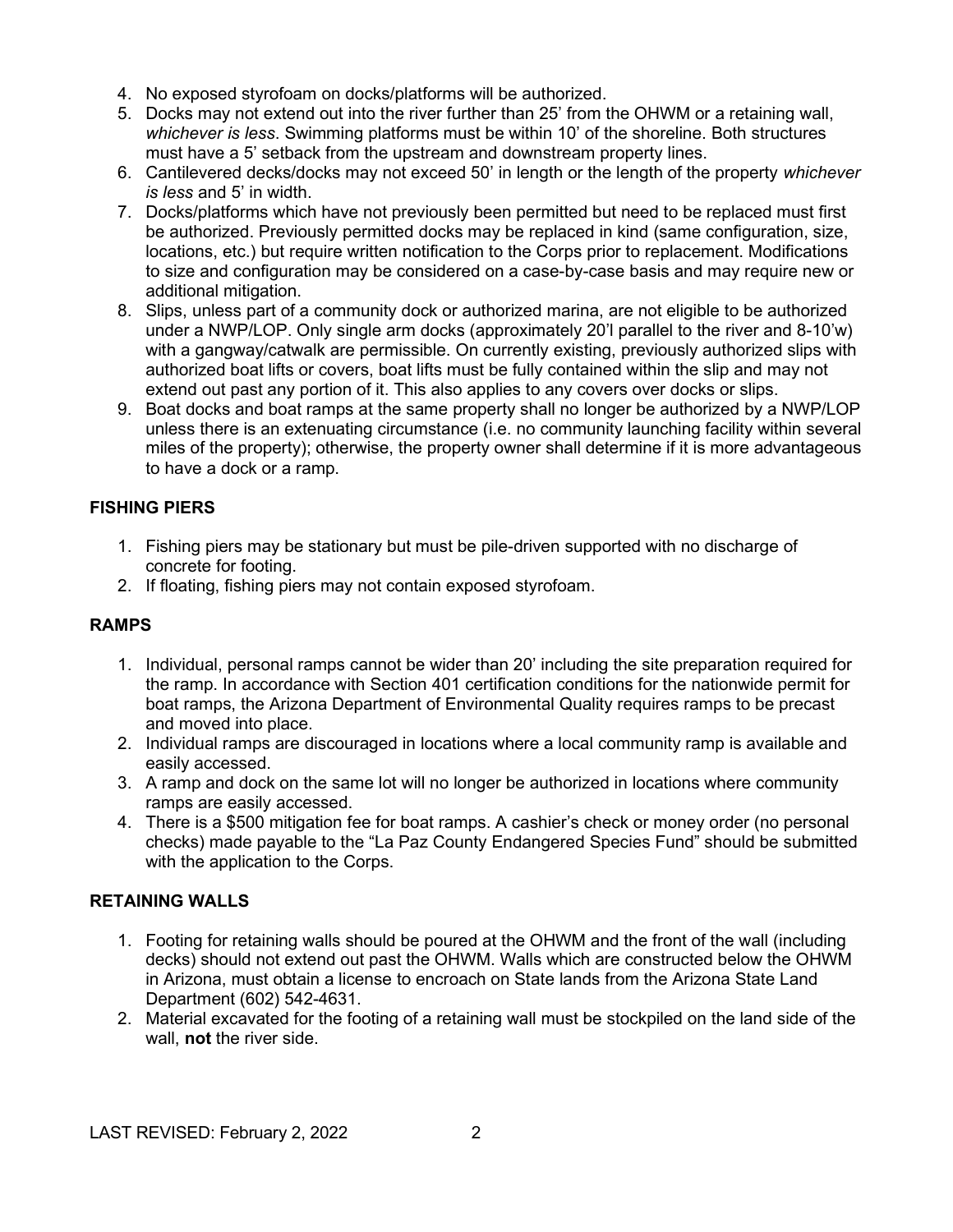- 3. Retaining walls at the OHWM will only be authorized in areas where erosion of the shoreline is occurring. Retaining walls used only for aesthetic or recreational purposes shall be constructed above the OHWM.
- 4. Retaining walls shall not result in net fill above existing grade within the regulatory floodway.
- 5. Retaining walls exceeding four feet in height shall be designed/reviewed by a licensed professional engineer.

For work on private, not Tribal lands, Section 401 water quality certification must first be obtained from the Arizona Department of Environmental Quality (ADEQ) or the California Regional Water Quality Control Board (CRWQCB). Points of contact are listed under "General Guidelines" below.

#### BEACH CREATION/ENHANCEMENT

- 1. The excavation of native shorelines to create a beach may not exceed 10 cubic yards below the OHWM and shall not occur on Bureau of Reclamation armored banklines (see #3 below)
- 2. The discharge of sand for beach creation or enhancement may not occur below the OHWM.
- 3. Riprap placed by the Bureau of Reclamation may not be removed above the OHWM for beach

creation/enhancement without prior approval from the Bureau. Except in extenuating circumstances, the removal of Bureau of Reclamation riprap below the OHWM will not be authorized in accordance with the Los Angeles District's Policy Guidance on Removal of Armored Banklines. Please contact Mr. Chris Wallis at (928) 343-8215 or cwallis@usbr.gov.

#### **JETTIES**

- 1. In general, unless a significant safety issue exists, the Corps will not authorize the construction of jetties at private residences due to the cumulative impacts caused by these structures including the resultant change to river flows, accumulation of sediments, and navigation hazards.
- 2. It is illegal to change any jetty constructed by the Bureau of Reclamation without prior authorization from the Corps and the Bureau. Unauthorized activities include adding rock, gunite, cement block; changing the size, configuration, or location of a jetty; or removal of a jetty in part or whole.

#### EXCAVATION/DREDGING

- 1. Excavation/dredging below the OHWM may not exceed 25 cubic yards for individual landowners. A permit must be issued by the Corps prior to the activity.
- 2. All excavated/dredged material must be immediately disposed of at an upland disposal site outside of the regulatory floodway limits and may not be discharged into the river.

#### BUOYS

- 1. "No-wake" or speed limit buoys must be U.S. Coast Guard-approved type installed in accordance with Coast Guard and Arizona Game and Fish Department regulations in addition to Corps regulations.
- 2. Individual balloon or other type mooring buoys may not be permanently installed and must be removed when not being used to prevent navigation hazards.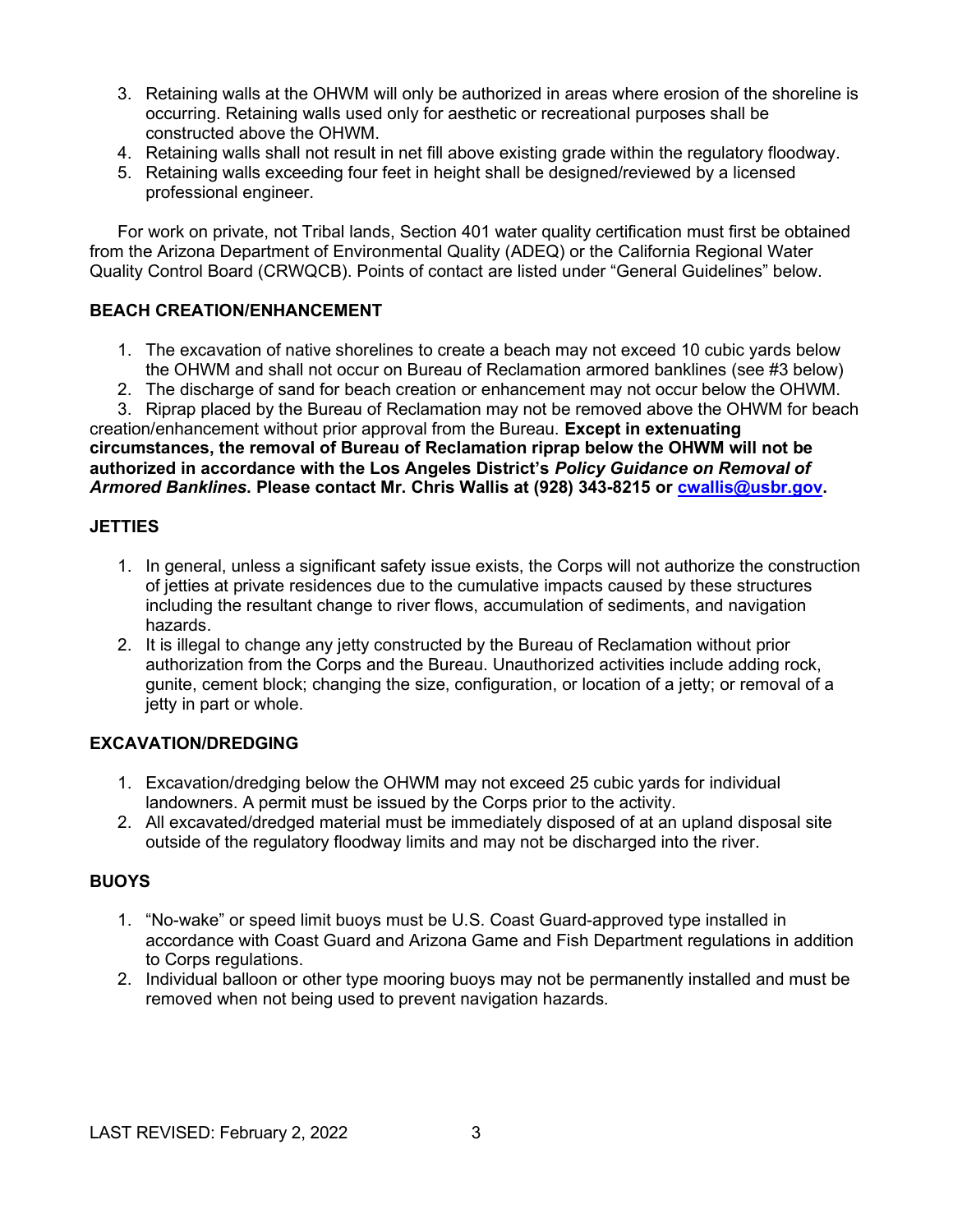### CANTILEVERED DECKS, STAIRS, ETC.

1. These activities are regulated by the Corps and shall not be a navigation hazard. Therefore, decks shall not extend out past the OHWM more than 5' and shall not exceed 50' in length or the length of the lot whichever is less: stairs should end at the OHWM.

#### GENERAL GUIDELINES FOR ALL ACTIVITIES

- 1. All permits must be obtained prior to the onset of the activity. Please allow 6-8 weeks to obtain a permit. Most permits issued by the Corps do not have fees; however, there is a \$500 mitigation fee for new boat docks and boat ramps.
- 2. Disturbance to native vegetation must be minimized; cattails and/or other wetland vegetation shall not be removed.
- 3. Mechanized equipment (rubber-tired or tracked vehicles) should not be positioned below the OHWM. The equipment should be staged above the OHWM and then reach down and work back towards the land.
- 4. Work may not occur in the wetted perimeter of the river with the exception of installation of floating structures. For other projects such as ramps, retaining walls, beaches, etc., the area must be naturally dewatered in order for the work to occur and should stop if water levels rise into the project area.
- 5. All projects on Tribal lands must be approved by the appropriate Tribe. The points of contact are:

Colorado River Indian Tribes:

Mr. Guillermo Garcia, (928) 669-1315; Email: guillermo.garcia@crit-nsn.gov

Chemehuevi Indian Tribe:

Realty & Planning (928) 208-7124; Email: tribe@citlink.net or planner@cit-nsn.gov Environmental Department (760) 858-1140 (638 Projects and EPA Region 9)

Fort Mojave Indian Tribe: Realty Department (928) 330-5103

Quechan Indian Tribe:

Environmental Department, Chase Choate (760) 572-2969; Email: c.choate@quechantribe.com

Cocopah Indian Tribe:

Jen Alspach, Environmental Protection Office Director (928) 627-2025; Email: alspachj@cocopah.com

6. Some categories of work may require section 401 water quality certification from one or more of the following three agencies:

#### Arizona:

ADEQ, Ms. Laurie (Rosi) Sherrill (602) 771-4409; Email: sherrill.lauri@azdeq.gov

California:

CRWQCB, Mr. Kai Dunn (760) 776-8986; Email: Kai.Dunn@waterboards.ca.gov CRWQCB: Mr. Logan Raub (760) 776-8966; Email: Logan.Raub@waterboards.ca.gov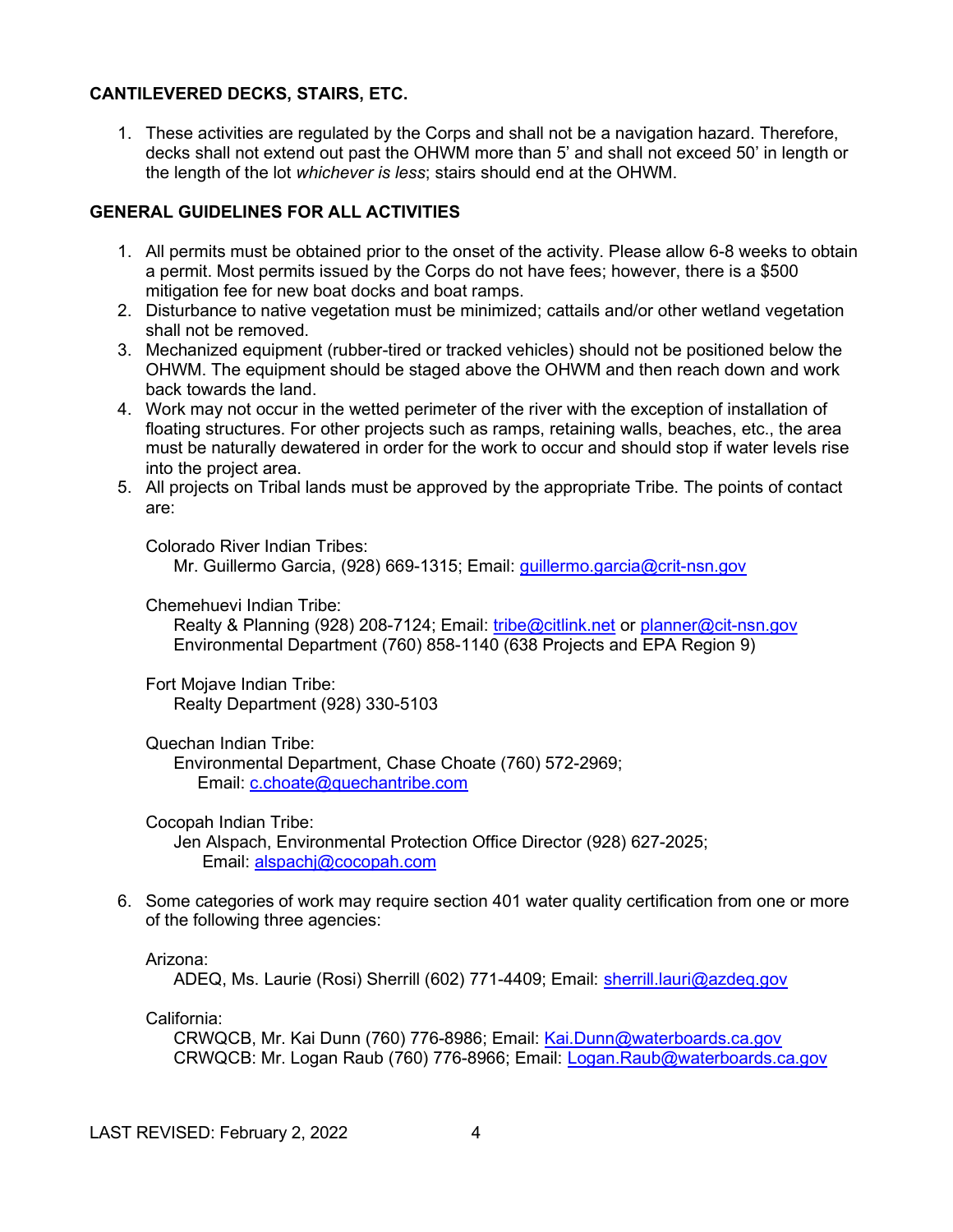Tribal Lands:

- U. S. Environmental Protection Agency, Ms. Melissa Scianni (213) 244-1817; Email: scianni.melissa@epa.gov
- 7. Seawalls, buoys, jetties, piers, boat ramps, retaining walls and any other structures or fill which occur at or below the OHWM of the Colorado River on the Arizona side and make contact with the streambed a "license to encroach" on State Sovereign Land from ASLD Rights-of-Way Section. Residential boat docks must be permitted through ASLD Water Rights Section, while community/commercial boat docks must be permitted through the ASLD Commercial Sales and Leasing Section. The points of contact to determine if this is required at a specific property are:

Residential Boat Dock Applications: ASLD, Water Rights Section, Mr. Tim Gibson at (602) 542-4631 or tgibson@azland.gov

Licenses to Encroach on State Land: ASLD, Rights-of-Way Section, Ruben Ojeda at  $(602)$  542-4631 or rojeda@azland.gov

Commercial/Community Boat Dock Applications: ASLD Commercial Sales and Leasing at (602) 542-4631

General Permit Information: https://land.az.gov/applications-permits

#### PENALTIES:

Potential civil penalties for violations of section 404 are \$22,585 per violation with a maximum of \$56,461 per day. Potential criminal penalties for Negligent Violations of section 404 are a maximum of \$25,000 per day and/or one year imprisonment increasing to \$50,000 per day and/or two years imprisonment for subsequent convictions. Potential criminal penalties for Knowing Violations are a maximum of \$50,000 per day and/or three years imprisonment increasing to \$100,000 per day and/or six years imprisonment for subsequent convictions. Under section 10, misdemeanor level offenses carry fines of up to \$100,000 per day for individuals and \$200,000 per day for corporations and/or a maximum one year imprisonment. Violations of section 401/401 and 404 have a mandatory minimum fine of \$500 and persons may be fined, imprisoned, or both. The Corps may also require complete restoration of a site. The Corps hopes these guidelines will assist you. Please note they may not be comprehensive for all situations and are subject to change. We appreciate your interest in our Nation's water resources and your participation in the regulatory program of the U. S. Army Corps of Engineers, Los Angeles District.

Additional permitting information, including applications, may be found at our website at https://www.spl.usace.army.mil/Missions/Regulatory/Permit-Process. Completed applications should be submitted via email to splregulatoryaz@usace.army.mil.

Hard copy applications are discouraged, as the office is entirely digital; submitting application in hard copy may delay processing time. Mitigation funding should be submitted to the following address:

> U. S. Army Corps of Engineers Regulatory Division 3636 N. Central Avenue, Suite 900 Phoenix, Arizona 85012

Questions may be addressed to Therese Carpenter at (602) 230-6952 or via email at anne.t.carpenter@usace.army.mil.